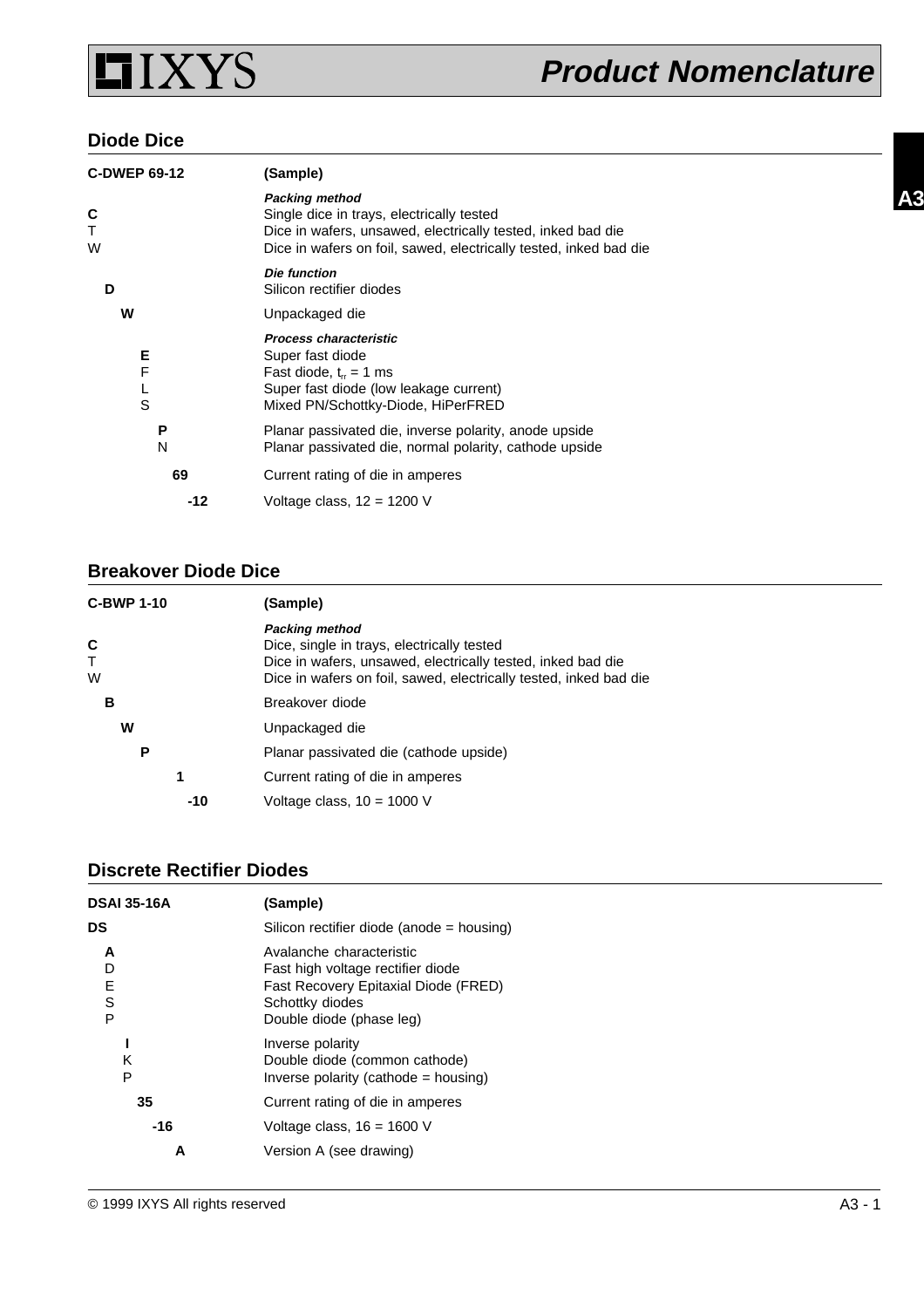

#### **Discrete FRED**

| DSEI 2x61-12B | (Sample)                                               |
|---------------|--------------------------------------------------------|
| DS            | Silicon rectifier diode                                |
| Е<br>S        | Fast Recovery Epitaxial Diode (FRED)<br>Schottky diode |
| P             | <b>Standard FRED</b><br>HiPerFRED™                     |
| 2x            | Two single diodes in one housing                       |
| 61            | Current rating of die in amperes                       |
| $-12$         | Voltage class, $12 = 1200$ V                           |
| в             | Version B (see drawing)                                |
|               |                                                        |

# **Thyristor Dice**

| W-CWP 55-12/18   | (Sample)                                                                                                                                                                                                      |
|------------------|---------------------------------------------------------------------------------------------------------------------------------------------------------------------------------------------------------------|
| W<br>C<br>$\top$ | <b>Packing method</b><br>Dice in wafers on foil, sawed, electrically tested, inked bad die<br>Dice, single in trays, electrically tested<br>Dice in wafers on foil, sawed, electrically tested, inked bad die |
|                  | <b>Die function</b><br><b>SCR</b>                                                                                                                                                                             |
| W                | Unpackaged die                                                                                                                                                                                                |
| P                | <b>Process characteristic</b><br>Planar passivated die (cathode upside)                                                                                                                                       |
| 55               | Current rating of die in amperes                                                                                                                                                                              |
| 12/18            | Voltage class, $12/18 = 1200$ to 1800 V                                                                                                                                                                       |

## **Discrete Thyristors**

| CS 35-12io4  | (Sample)                                                                                                                                                                                                                       |
|--------------|--------------------------------------------------------------------------------------------------------------------------------------------------------------------------------------------------------------------------------|
| <b>CS</b>    | <b>SCR</b>                                                                                                                                                                                                                     |
| 35           | Current rating of thyristor in amperes                                                                                                                                                                                         |
| $-12$        | Voltage class, $12 = 1200$ V                                                                                                                                                                                                   |
|              | Critical dv/dt-class, i <sup>3</sup> 1000 V/ms<br>$d \ge 20$ V/ms, $q \ge 200$ V/ms, $h \ge 500$ V/ms, $i \ge 1000$ V/ms, $z = typ$ . (See data sheet for values)                                                              |
| $\mathbf{o}$ | Turn-off time $t_a$ (DIN 41787), $o = typ$ . (See data sheet for values)<br>$u < 20$ V/ms.<br>$y \le 50$ V/ms, $x \le 40$ V/ms, $w \le 30$ V/ms, $v \le 25$ V/ms,<br>$p < 15$ V/ms, $t < 12$ V/ms, $s < 10$ V/ms, $r < 8$ V/ms |
| 4            | Version 4                                                                                                                                                                                                                      |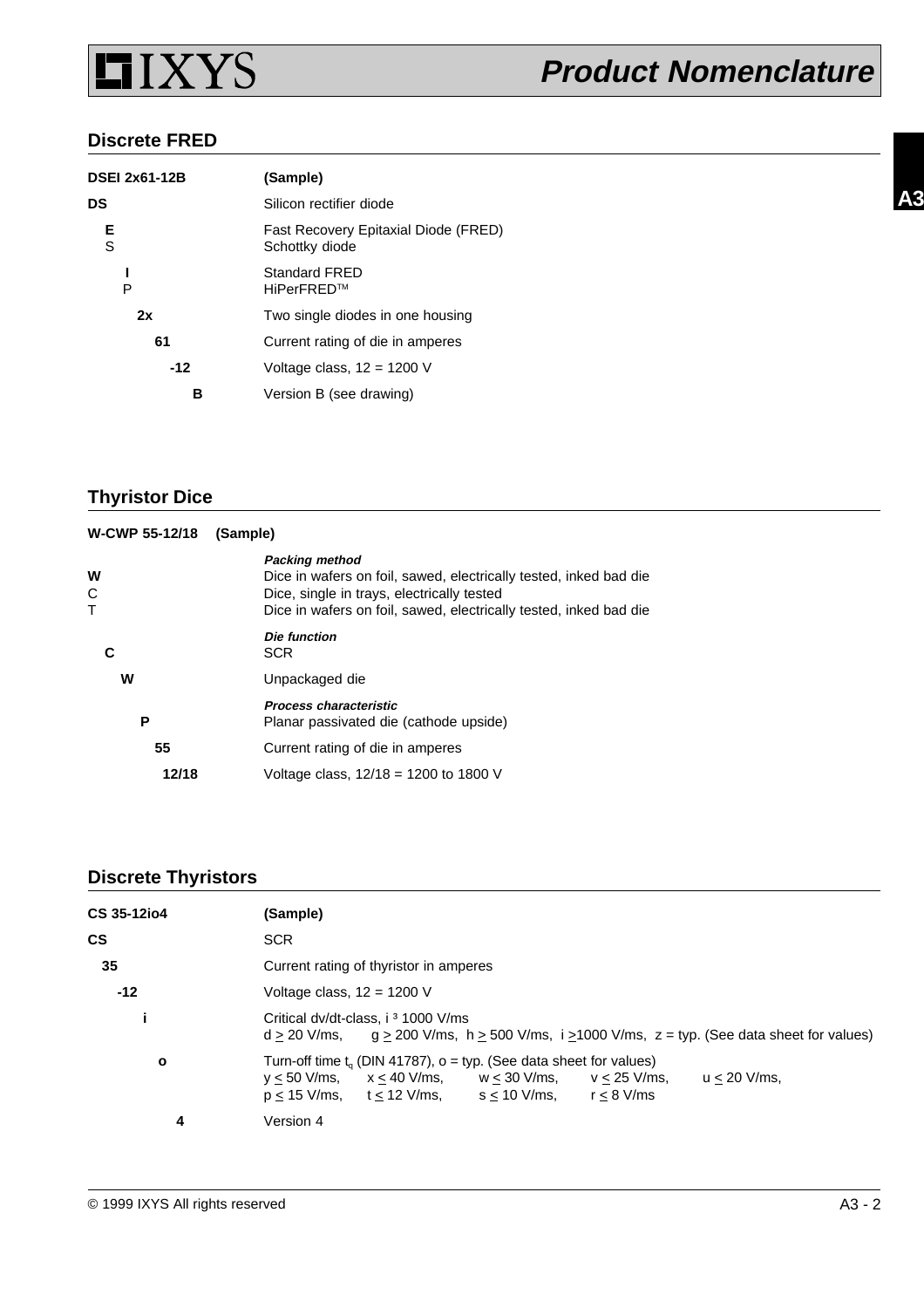

**A3**

# **Single and Three Phase AC Controller Modules**

| <b>MMO 75-16io1</b> |   | (Sample)                                                                                                                                     |
|---------------------|---|----------------------------------------------------------------------------------------------------------------------------------------------|
| М<br>V              |   | Module<br>Epoxy molded bridge                                                                                                                |
| М<br>W              |   | Single phase bridge, controlled (two thyristors)<br>Single phase bridge, half-controlled (thyristor/diode)<br>Three phase bridge, controlled |
| Ο                   |   | No meaning. Reserved for future function                                                                                                     |
| 75                  |   | Current rating (eff), $75 = 75$ A~                                                                                                           |
| -16                 |   | Voltage class, $16 = 1600$ V                                                                                                                 |
|                     |   | Critical dv/dt-class, $i > 1000$ V/ms                                                                                                        |
|                     | o | Turn-off time $t_{0}$ , $o = typ$ . (See data sheet for value)                                                                               |
|                     |   | Version 1                                                                                                                                    |

### **Thyristor/Diode Modules**

| (Sample)                                                                                    |
|---------------------------------------------------------------------------------------------|
| Module                                                                                      |
| <b>SCR</b><br>Diode                                                                         |
| SCR.<br>Diode<br>No meaning. Reserved for future function                                   |
| Current rating of module in amperes                                                         |
| Voltage class, $16 = 1600$ V                                                                |
| Critical dv/dt-class, $i = 1000$ V/ $\mu$ s; $l = 2000$ V/ $\mu$ s<br>Standard diode        |
| Turn-off time $t_q$ , $o = typ$ . (See data sheet for value)                                |
| Version 1 (thyristor: aux. cathode and gate; diodes: version only)<br>Version 8 (gate only) |
|                                                                                             |

## **FRED Modules**

| <b>MEA 160-06DA</b>        | (Sample)                                                                                                 |  |
|----------------------------|----------------------------------------------------------------------------------------------------------|--|
| M                          | Module                                                                                                   |  |
| Е<br>P                     | <b>FRED</b><br>HiPerFRED™                                                                                |  |
| A<br>$\mathsf E$<br>K<br>O | Double diode (common anode)<br>Double diode (phase leg)<br>Double diode (common cathode)<br>Single diode |  |
| 160                        | Current rating of module in amperes                                                                      |  |
| -06                        | Voltage class, $06 = 600$ V                                                                              |  |
| D                          | Fast diode with defined $t_{rr}$                                                                         |  |
| A                          | Version A                                                                                                |  |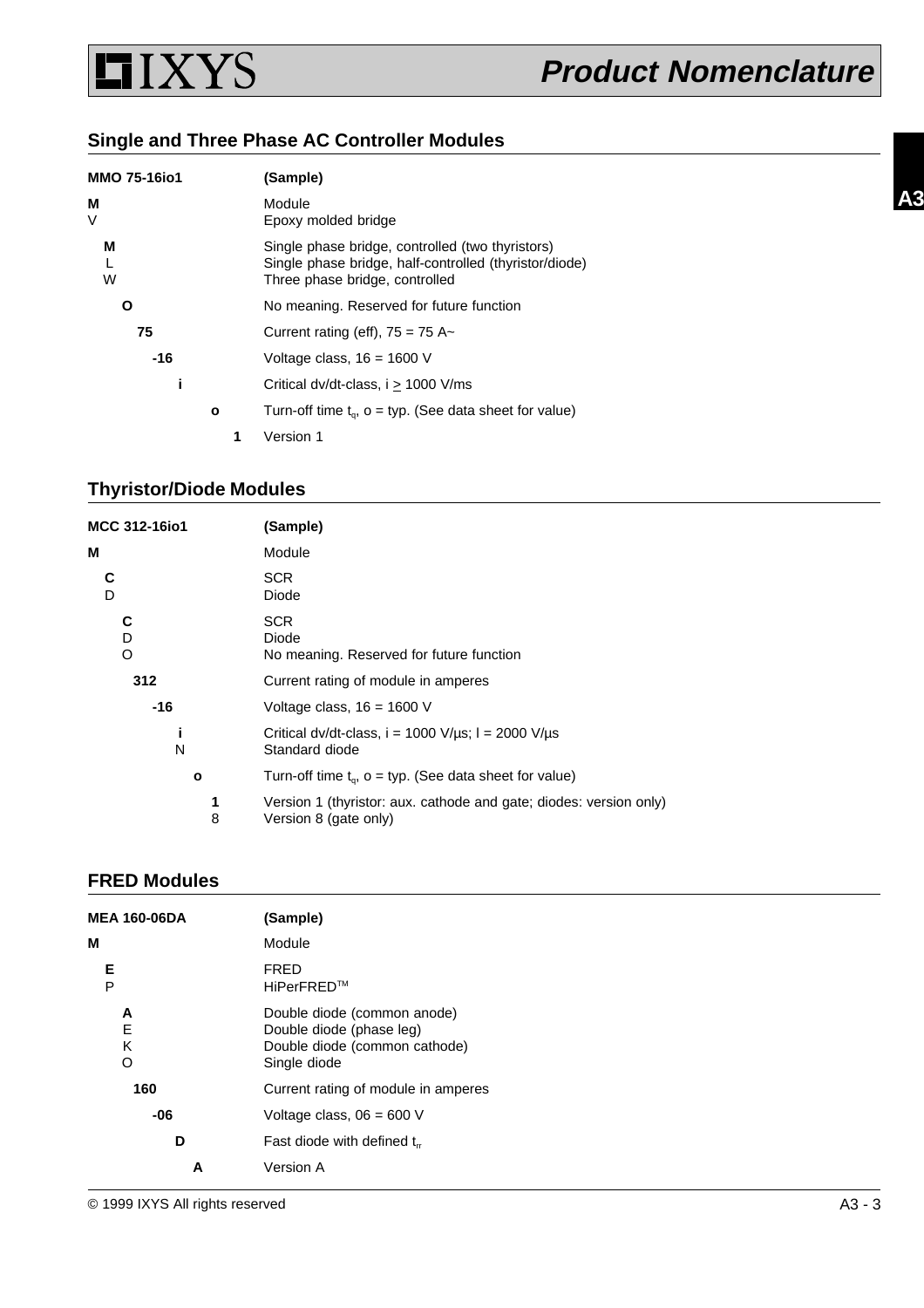

### **Single and Three Phase Rectifier Bridge**

#### **VBO 20-16NO1(Sample)**

| V                                                        | Epoxy molded bridge                                                                                                                                                                                                                                                                                                                                    |
|----------------------------------------------------------|--------------------------------------------------------------------------------------------------------------------------------------------------------------------------------------------------------------------------------------------------------------------------------------------------------------------------------------------------------|
| в                                                        | Single phase bridge, non-controlled                                                                                                                                                                                                                                                                                                                    |
| G<br>н<br>Κ<br>U<br>V<br>E<br>T.<br><b>UM</b><br>UG<br>W | Single phase bridge, asymetrical, half-controlled<br>Single phase bridge, symetrical, half-controlled<br>Single phase bridge, controlled<br>Three phase bridge, non-controlled<br>Three phase bridge, half-controlled<br>Special circuit<br>Three phase bridge, controlled<br>Power module with MOSFET<br>Power module with IGBT<br>Three phase bridge |
| Ο<br>B<br>C<br>F<br>Z<br>E<br>Y                          | Without function, dummy<br>Braking system (IGBT/FRED)<br>Separate thyristor<br>Free-wheeling diode<br>Thyristors, cathodes connected<br>Super Fast Diode (FRED)<br>Special circuit                                                                                                                                                                     |
| в<br>D<br>W                                              | Braking system (IGBT/FRED)<br>Additional diode<br>AC controller output                                                                                                                                                                                                                                                                                 |
| 20                                                       | Current rating of bridge in amperes                                                                                                                                                                                                                                                                                                                    |
| $-16$                                                    | Voltage class, $16 = 1600$ V                                                                                                                                                                                                                                                                                                                           |
| N<br>A<br>g                                              | Standard diode<br>Avalanche diode<br>Critical dv/dt (see thyristors)                                                                                                                                                                                                                                                                                   |
| Ο                                                        | Turn-off time $t_{\alpha}$ (DIN 41787)                                                                                                                                                                                                                                                                                                                 |
| 1                                                        | Version 1                                                                                                                                                                                                                                                                                                                                              |

# **High Voltage Rectifier**

| <b>UGE 0421 AY4</b>      | (Sample)                                                                                               |
|--------------------------|--------------------------------------------------------------------------------------------------------|
| U                        | High voltage rectifier, U-Series                                                                       |
| G                        | Non-controlled rectifier                                                                               |
| Е<br>в<br>D              | One way circuit<br>Single phase bridge<br>Three phase bridge                                           |
| 0<br>1<br>$\overline{2}$ | <b>Code for Number of semiconductors</b><br>1-4<br>$5-6$<br>$7 - 12$                                   |
| 4                        | Number code for forward current in amperes<br>$3 < 16$ A. $4 < 33$ A etc.<br>$2 < 12$ A;<br>$1 < 3$ A; |
| $\mathbf{2}$             | Number code for type of built-in semiconductors                                                        |
| 1                        | Number code for voltage $1 > 1$ kV - 2 kV, $2 > 2$ kV - 3 kV etc.                                      |
| A                        | $A =$ Avalanche Diode                                                                                  |
| Υ4                       | Housing type (see drawing) $Y4 =$ round housing, A-N = plastic housing                                 |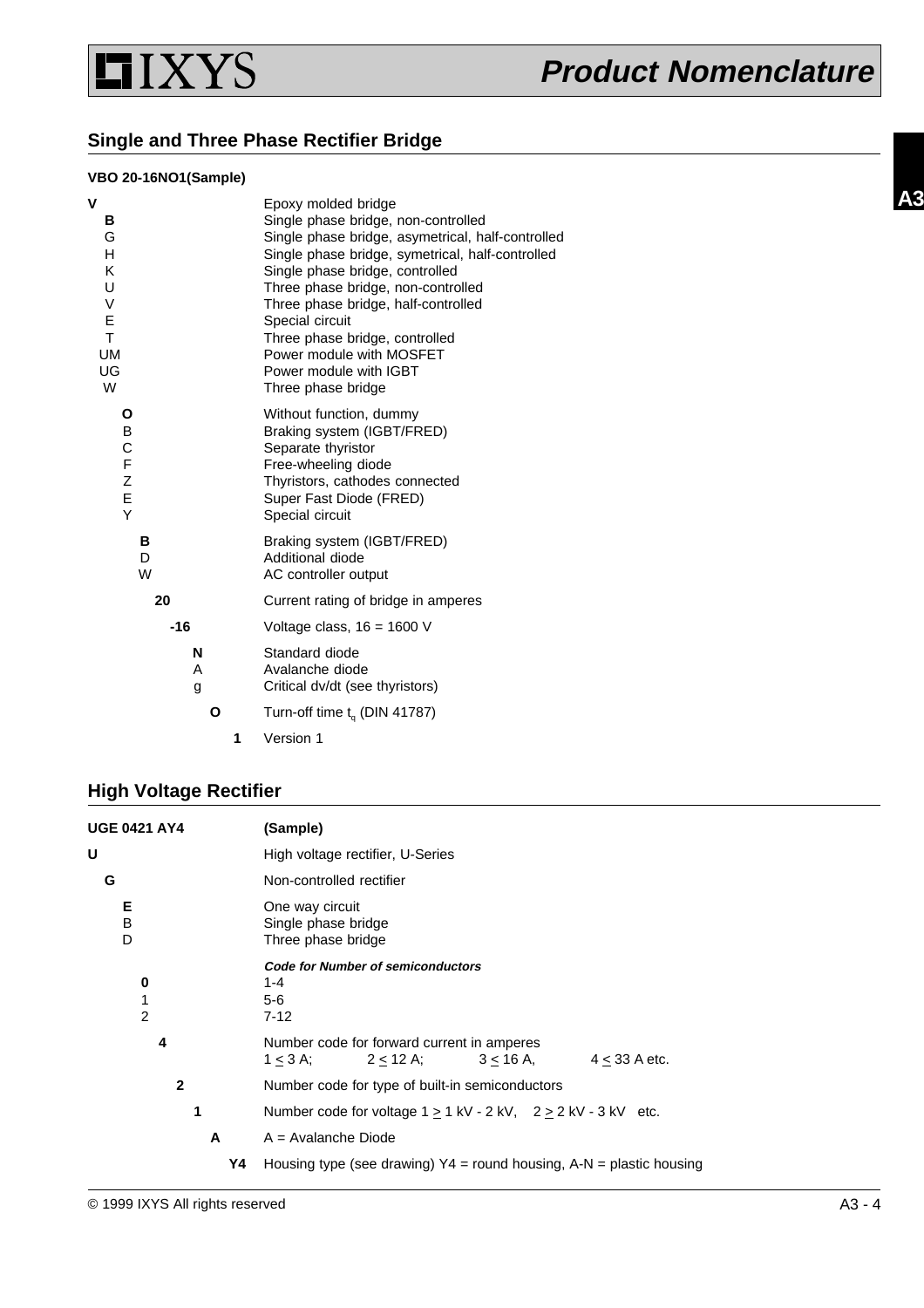

#### **IGBT and MOSFET Dice**

| W-IXSD 40N60A                                            | (Sample)                                                                                                                                                                                                                                                                                                                        |  |  |
|----------------------------------------------------------|---------------------------------------------------------------------------------------------------------------------------------------------------------------------------------------------------------------------------------------------------------------------------------------------------------------------------------|--|--|
| W<br>Τ<br>C                                              | Dice in wafers on foil, sawed, electrically tested, inked bad die<br>Dice in wafers, unsawed, electrically tested, inked bad die<br>Dice, single in trays, electrically tested                                                                                                                                                  |  |  |
| IX                                                       | <b>IXYS</b>                                                                                                                                                                                                                                                                                                                     |  |  |
| S<br>G<br>F<br>T<br>B<br>L<br>$\vee$<br>$\mathsf E$<br>M | Die function<br>IGBT with SCSOA capability<br><b>Fast IGBT</b><br>HiPerFET™ Power MOSFET<br>Standard power MOSFET<br>High voltage BIMOSFET<br>IGBT with SCSOA capability<br><b>Standard IGBT</b><br>HiPerFET™ Power MOSFET<br>Standard power MOSFET                                                                             |  |  |
| D                                                        | Unpackaged die                                                                                                                                                                                                                                                                                                                  |  |  |
| 40                                                       | Current rating, $40 = 40$ A<br>IGBT = Value at $T_c = 90^{\circ}$ C<br>MOSFET = Value at $T_c = 25^{\circ}C$                                                                                                                                                                                                                    |  |  |
| N<br>P                                                   | N-channel type<br>P-channel type                                                                                                                                                                                                                                                                                                |  |  |
| 60                                                       | Voltage class, $60 = 600$ V                                                                                                                                                                                                                                                                                                     |  |  |
| A                                                        | <b>Version</b><br>Standard MOSFET: A = prime $R_{DS(0n)}$<br>IGBT:<br>no letter = low $V_{CE(sat)}$<br>(first generation, not for new designs)<br>$A =$ fast switching<br>(first generation, not for new designs)<br>$B = high speed type$<br>(for medium speed circuits)<br>$C =$ lightspeed type<br>(for high speed circuits) |  |  |

### **IGBT and MOSFET Modules**

| MII 200-12S4               | (Sample)                                                                                                                                             |
|----------------------------|------------------------------------------------------------------------------------------------------------------------------------------------------|
| М<br>V                     | Module<br>Module                                                                                                                                     |
| С<br>D<br>M<br>W           | IGBT with SCSOA capability<br>Thyristor<br>Diode<br><b>MOSFET</b><br>Three phase bridge                                                              |
| С<br>D<br>E<br>Κ<br>M<br>O | IGBT with SCSOA capability<br>Thyristor<br>Diode<br>IGBT (ISOSMART™)<br>Common cathode<br><b>MOSFET</b><br>Unspecified. Reserved for future function |
| 200                        | Current rating 200 = 200 A ( $T_c$ = 25°C)                                                                                                           |
| $-12$                      | Voltage class, $12 = 1200$ V                                                                                                                         |
| S<br>F<br>G<br>T           | High speed type, IGBT<br>HiPerFET, MOSFET, n-channel<br>Low $V_{CE(sat)}$ type, IGBT<br>Standard MOSFET, n-channel                                   |
| 4                          | Version 4                                                                                                                                            |